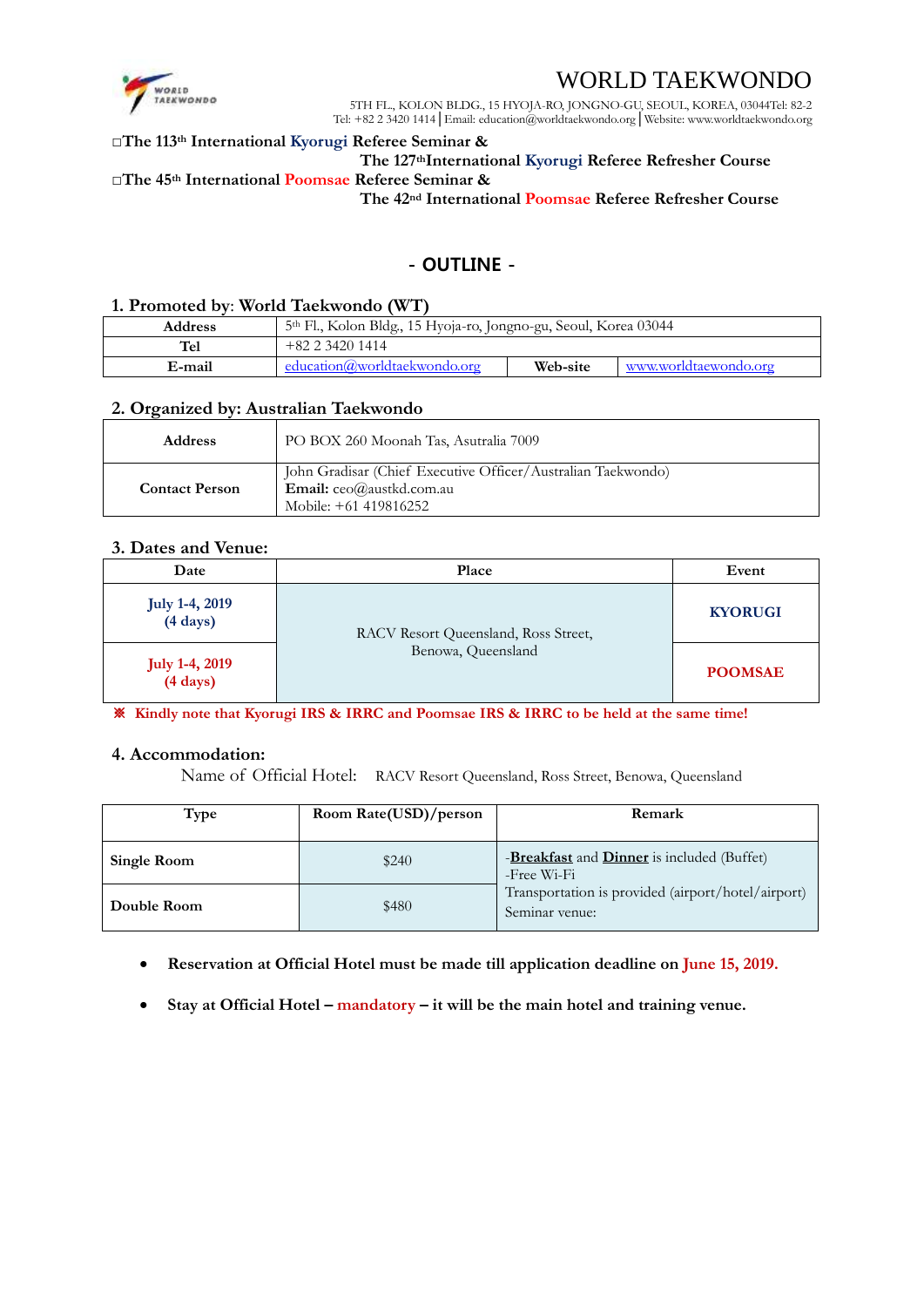# WORLD TAEKWONDO



5TH FL., KOLON BLDG., 15 HYOJA-RO, JONGNO-GU, SEOUL, KOREA, 03044Tel: 82-2 Tel: +82 2 3420 1414│Email: education@worldtaekwondo.org│Website: www.worldtaekwondo.org

## **5. Qualifications of participation**

## (1) The 113<sup>th</sup> International KYORUGI Referee Seminar (All requirements should be met)

- 1. 21 years old or older (Applicants who were born in 1998 or earlier are eligible, *ex) 2019-1998=21*)
- 2. Holder of Kukkiwon 4<sup>th</sup> Dan or higher, or 1<sup>st</sup> Dan holder or higher for female.

However, 2nd& 3rd Dan holder from newly affiliated National Association or the National Association undergoing Taekwondo development

Newly affiliated National Association or National Association which falls under the following criteria:

- Member National Associations that are provisional members of the WT
- Member National Associations the period of whose membership in the WT does not exceed two years since its recognition as a full member
- Member National Associations that is included in the list of 'Least Developed Countries' designated by the United Nations
- Member National Associations with the total number of 3rd class and P class International Kyorugi referees not exceeding ten (10) irrespective of the number of International Kyorugi referees of 2nd class and higher.
- 3. Holder of national referee certificate in case the pertinent nation to which the applicant belongs conducts national referee certification system
- 4. The one who has good command of oral & written English language
- 5. Recommended by the President of Member National Association of the WT to which the applicant belongs.
- **6. Maximum participation Quota per each country is ten (10)**
- **\* Host country's maximum quota is twenty five (25)**

## **(2) The 127 thInternational KYORUGI Referee Refresher Course**

- 1. Holder of the WT International Kyorugi Referee Certificate
- 2. IR who paid annual fee up to year of 2018

## (3) The 45<sup>th</sup> International POOMSAE Referee Seminar (All requirements should be met)

- 1. Holder of the Kukkiwon 4th Dan or Higher
- 2. Recommended by the President of MNA to which the applicant belongs
- 3. 21 years old or older (Applicants who were born in 1998 or earlier are eligible, ex) 2019-1998=21)
- 4. **Maximum participation quota per each country is fifteen (15)**
- **\* Host country's maximum quota is thirty (30)**

## (4) The 42<sup>nd</sup> International POOMSAE Referee Refresher Course

1. Holder of the WT International Poomsae Referee Certificate

**(5)**Only coaches who recommended by the pertinent president of member national association are allowed to attend this education programs observer for understanding the amended competition rules.